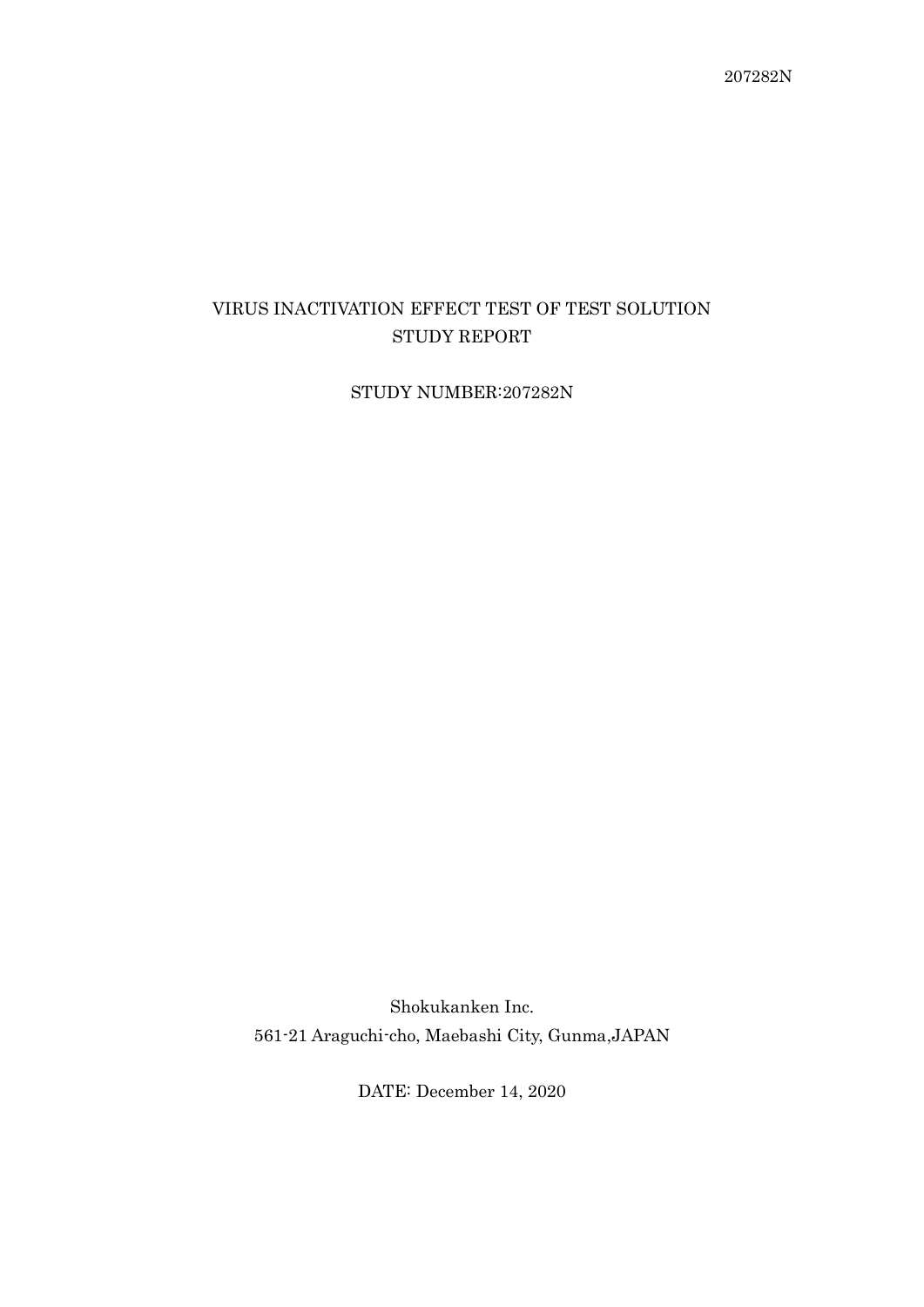# 1. TITLE

Virus inactivation effect test of test solution

## 2. STUDY NUMBER

207282N

#### 3. SPONSOR

| Name:    | Thanks AI Corporation                                    |
|----------|----------------------------------------------------------|
| Address: | 6-1-6 Goryou, Higashi-ku, Kumamoto-City, Kumamoto, JAPAN |

# 4. TEST FACILITY

| Name:     | Shokukanken Inc.                                 |
|-----------|--------------------------------------------------|
| Address:  | 561-21 Araguchi-cho, Maebashi City, Gunma, JAPAN |
| Test Site |                                                  |
|           | Manager: Kubo Kazuhiro                           |

# 5. PERSONNEL RESPONSIBLE FOR STUDY

Study Director: Shohei Matsumoto Analysis Operator: Kondo Miki

6. DATE

| Initiation Date:              | July 20, 2020     |
|-------------------------------|-------------------|
| Experimental Completion Date: | December 14, 2020 |

# 7. TEST VIRUS

Influenza virus: swine influenza virus H1N1 IOWA stock (IFV) Cultured cells:MDCK Cell (Canine kidney-derived cell line) Porcine epidemic diarrhea virus P-5V (PEDV)

※Swine infectious coronavirus

Cultured cell: Vero cells (cell line derived from African epithelial kidney epithelium)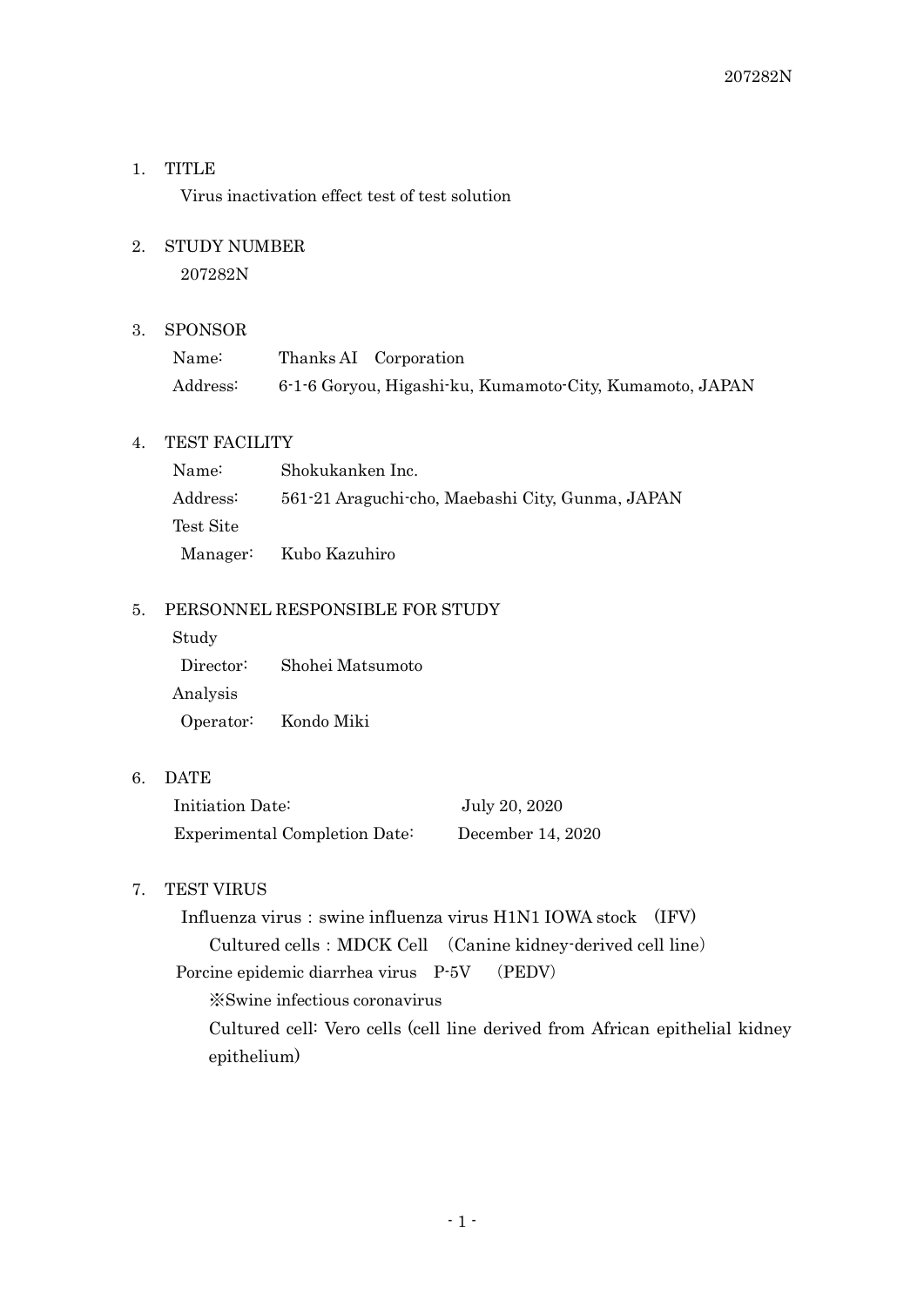#### 8. TEST SAMPLE(LIQUID)

## Name: Perfect Mineral Ai

※The test sample used was a stock solution and a 10-fold diluted solution.

#### 9. TEST GROUP

| Group             | Sample                      |                 | Number of iterations |
|-------------------|-----------------------------|-----------------|----------------------|
|                   |                             | Inspection time | Virus                |
| Control           | Sterilized saline           | 0, 1min, 6hrs   |                      |
| Test <sub>1</sub> | stock solution              | 1min, 6hrs      |                      |
| Test <sub>2</sub> | 10-fold diluted<br>solution | 1min, 6hrs      | 1                    |

#### 10. TEST METHOD

(1) Mixing of test virus solution and measurement of virus infectivity Before performing the test, the test sample was serially diluted 10-fold, inoculated into vero cells, and cultured at  $37^{\circ}$  C and  $5\%$  CO  $_2$  for 5 days. When vero cells did not show a normal shape (CPE), it was determined that there was cytotoxicity due to the material, and in this test, the dilution ratio in which cytotoxicity was confirmed was excluded from the test.

As a result, cell degeneration was confirmed in the stock solution.

- ① 1 mL of the samples was dispensed into the each test tube.
- ② 0.1 mL of Virus solution was mixed in the sample. Immediately after mixing, the mixture was stirred for 1 second with a mixer and then left standing at 25°C.
- ③ For the Control group, the sample was taken from the test tube immediately after mixing, 1 minutes after mixing and 6hours after mixing, dispensed into another container, and serially diluted 10-fold with MEM medium.
- ④ For the Test group, samples were taken from the test tube at 1 minutes after mixing and 6hours after mixing, dispensed into another container, and serially diluted 10-fold with MEM medium.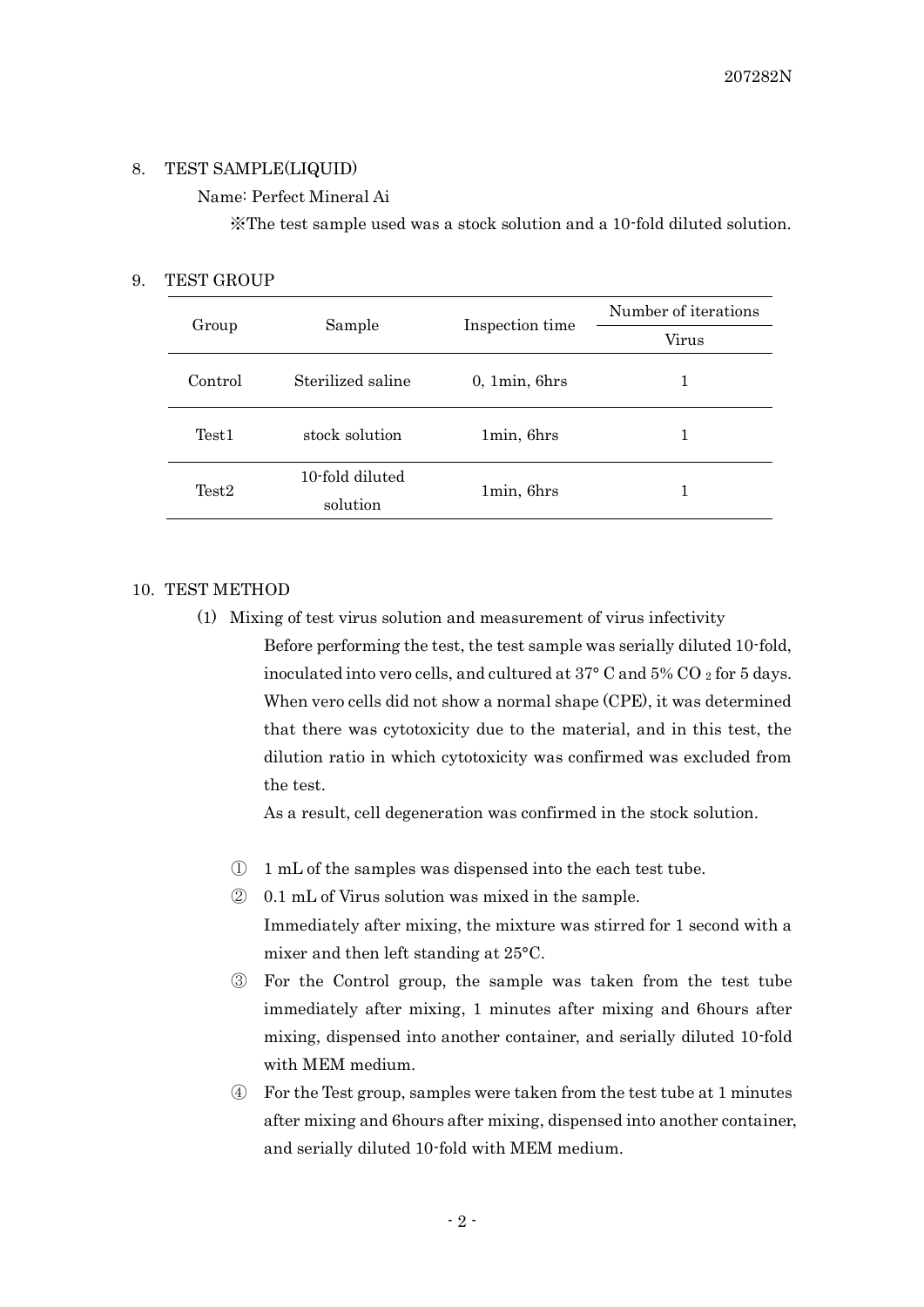- ⑤ Cells were inoculated with the diluted solution and then cultured at 37 ° C and 5% CO 2 for 5 days.
- ⑥ The viral infectivity (TCID50) was measured based on the presence or absence of CPE expression in the Cells after culturing.
- (2) Evaluation

From the test results, the reduction rate of the Test Group with respect to the Control Group was calculated, and the effect was confirmed.

Reduction rate (%)= Control titer -Test titer ×100 Control titer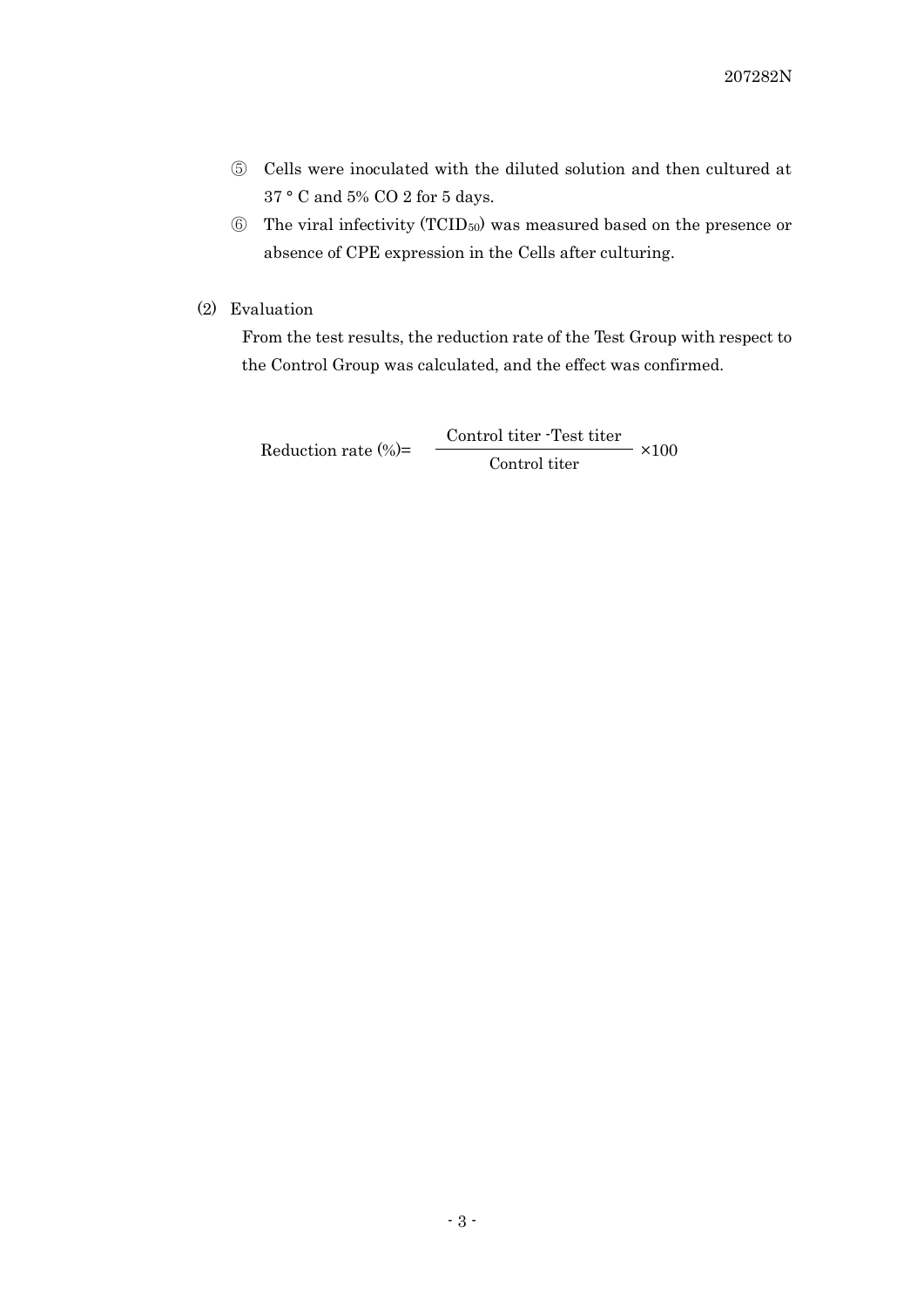## 11. RESULT

1) IFV

The virus titer in the Test group 1 was less than 10 <sup>2.5</sup> TCID<sub>50</sub> / mL (limit of ditection) 1 minute after inoculation and Test group 2 was less than 10<sup>1.5</sup> TCID<sup>50</sup> / mL (limit of ditection) 1 minute after inoculation.

Compared to the Control group, the reduction rate of the Test sample 1 and 2, 1 minute after inoculation was more than 99.999% and 99.9999% .

| rapier<br>IT A LEMIN LOLD $\frac{1}{100}$ IIII) |            |                       |                       |
|-------------------------------------------------|------------|-----------------------|-----------------------|
| Group                                           | 0min       | 1 <sub>min</sub>      | 6hrs                  |
| Control                                         | $10^{7.9}$ | $10^{7.9}$            | $10^{6.9}$            |
|                                                 |            | (80000000)            | (8000000)             |
| Test 1                                          |            | $<$ 10 <sup>2.5</sup> | ${<}10^{2.5}$         |
|                                                 |            | ( <b>320</b> )        | ( <b>320</b> )        |
| Test 2                                          |            | $<$ 10 <sup>1.5</sup> | $<$ 10 <sup>1.5</sup> |
|                                                 |            | ( < 32)               | ( < 32)               |

Table1 IFV result(TCID50/mL)

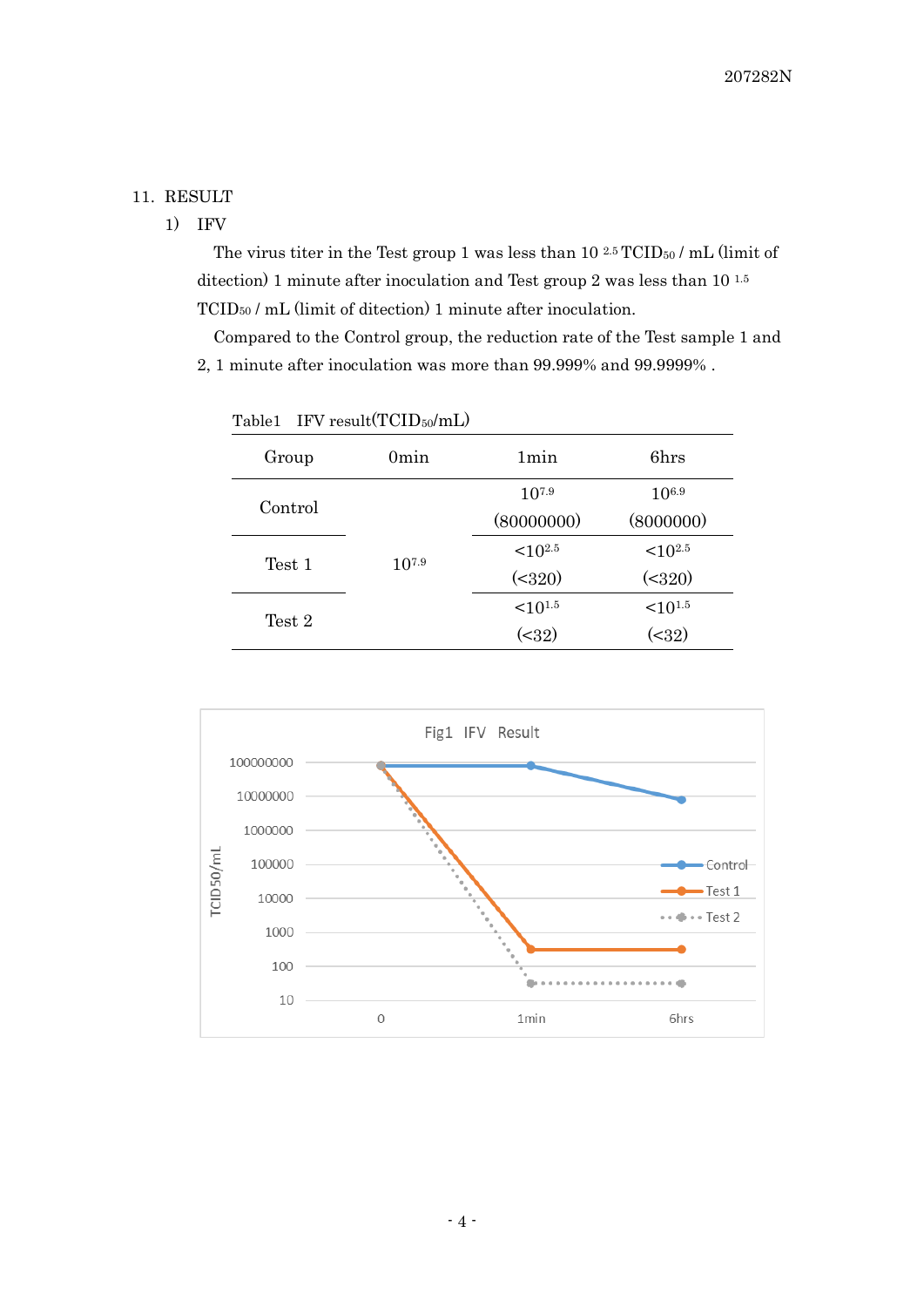## 2) PEDV

The virus titer in the Test group 1 was  $10^{3.9}$  TCID<sub>50</sub> / mL 1 minuite after inoculation, less than  $10^{2.5}$  TCID<sub>50</sub> / mL (limit of ditection) 6 houres after inoculation.

The virus titer in the Test group 2 was  $10^{4.3}$  TCID<sub>50</sub> / mL 1 minuite after inoculation, less than 10<sup>1.5</sup> TCID<sub>50</sub> / mL (limit of ditection) 6 houres after inoculation.

Compared to the Control group, the reduction rate of the Test sample 1 and 2, 6 hours after inoculation was more than 99.90% and 99.99% .

| Group   | 0 <sub>min</sub> | 1min       | 6hrs          |
|---------|------------------|------------|---------------|
|         | $10^{6.1}$       | $10^{6.1}$ | $10^{5.5}$    |
| Control |                  | (1300000)  | (320000)      |
|         |                  | $10^{3.9}$ | $< 10^{2.5}$  |
| Test 1  |                  | (8000)     | (2320)        |
|         |                  | $10^{4.3}$ | ${<}10^{1.5}$ |
| Test 2  |                  | (20000)    | ( < 32)       |

Table2 PEDV result(TCID<sub>50</sub>/mL)